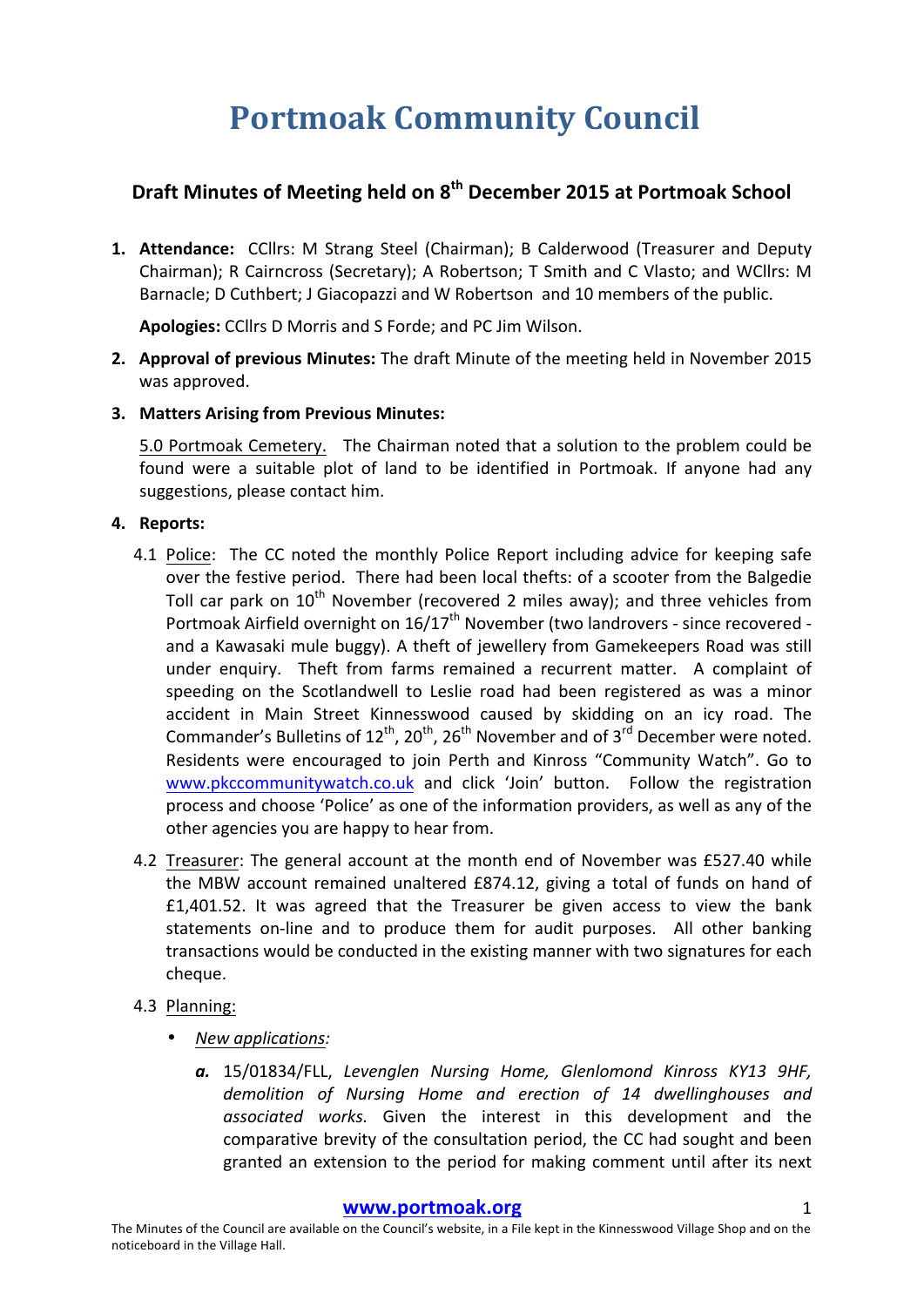meeting due to be held on 12th January. A preliminary discussion at this meeting would be concluded at the January meeting when the views of the CC would be confirmed and soundings in the community taken into account. At this stage comment would focus on both the development itself and wider implications for Portmoak

There are currently about 44 properties in Glenlomond supporting a population of around 120. 14 detached 4/5 bedroom villas proposed would add to that. Within Glenlomond the initial response had been positive but there were preliminary concerns about the siting of the access road and its integration with the current village road structure.

Principal concerns outwith Glenlomond focused on the kilometre long, narrow and winding access road from the A991 and its passage through the conservation village of Wester Balgedie. The road through the village was particularly narrow with three bends offering poor visibility. There were no passing places and as such it provided a significant challenge to the increasing number of large vehicles in transit to Glenlomond. Back-ups and reversing were a daily occurrence. This had not improved following the closure of the Nursing Home. Confirmation of a 20mph speed restriction as part of a "Green Route" through the village was awaited but it was unlikely that this would have any beneficial effect on the difficulties faced by larger vehicles transiting the village. It was noted that the developer would be liable to make a contribution to affordable housing but that, unusually in Kinross-shire, there would be no liability for an educational contribution.

- **b.** 15/02009/FLL, Well County Inn Scotlandwell KY13 9JA, Installation of biomass *boiler and erection of cabin.* No comment.
- **c.** 15/01922/FLL, Site of former Arnot Lint Auchmuirbridge, Demolition of dwellinghouse and erection of replacement dwellinghouse. No comment.
- d. 15/02039/FLL, Renewal of permission 12/02066/FLL (alteration and *replacement of radome)*, Meteorological Station, Munduff Hill Auchmuirbridge. No comment.
- **Progress with developments** 
	- a. Lomond Inn, 15/00505FLL & 15/00506/CON. A new application has been lodged with PKC.
	- **b.** Arrangements at Whitecraigs consequent on departure of the developer. A resident speaking on behalf of five neighbouring properties expressed concern that the high False Cypress hedge which bordered their properties would not now be cut back. The recent procedure of "raising the crown" was not adequate. There were a number of disadvantages arising from the hedge, not least diminished natural light. As a result of discussion the resident will now explore with PKC whether an intervention under the High Hedge legislation would be relevant and include Ward Councillors, A & J Stephen and the CC in her correspondence. In addition the CC will seek clarity from both PKC and the developer, A & J Stephen, on the ownership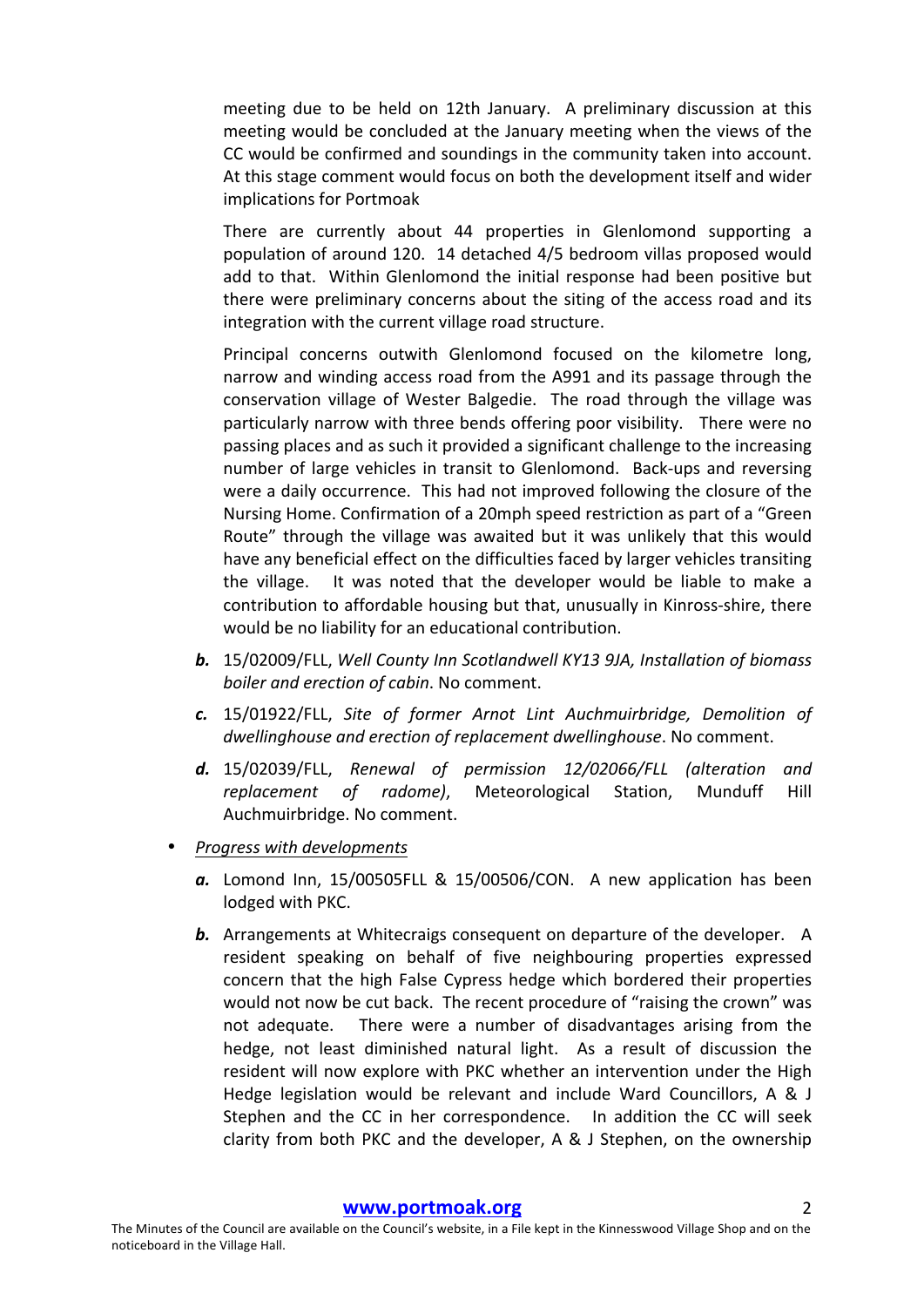and maintenance of residual landscaped and non-landscaped plots across the Whitecraigs development.

- 4.4 Roads:
	- CCllr Bruce Calderwood reported that: a decision by PKC setting out the arrangements (including speed restrictions) for the proposed "Green Route" from the A911 along the Dryside Road to the county boundary was awaited; and that the hierarchy of gritting arrangements as they affected Portmoak (including pavements) would be clarified. Arrangements for the trial 20mph limits in Easter Balgedie, Kinnesswood and Scotlandwell, if confirmed, were anticipated shortly. Concern that the approach to the new Gullet bridge coming north on the B920 lacked adequate warning signage on the bridge would be explored. The damaged bollard on the build-out in Kinnesswood, as approached from Easter Balgedie, had been reported and a replacement or repair sought.
- 4.5 Paths: CCllr Tom Smith reported on the effect of weather on the upper stretches of the Michael Bruce Way. There would be a number of repairs to make but in general the work undertaken over the summer had held up well.

With the support of TRACKS there had been a successful meeting at Lochend Farm Shop to examine the practicality of commissioning the new path from the Shop through Levenmouth to join the Heritage Trail. A project to take this forward led by TRACKS, working with the respective owners, was now in hand.

**5.** Perth and Kinross Integration Joint Board for Health and Social Care. This is an important matter and these proposals are significant arrangements which could affect all Portmoak residents. The new Joint Board had commissioned a consultation on the arrangements proposed. An aging population and a drive to deliver more care in the community would mean changes to the delivery of both health and social care. Led by CCIIr Alison Robertson, the CC would finalise its response before the required date of  $25<sup>th</sup>$  January.

### **7. Ward Cllr Reports:**

*WCllr Cuthbert:* had sought sight of the Report examining the relationship between community council decisions to make a planning objection and decisions taken under delegated powers or by the Development Management Committee for the same applications. He reported that there was work underway to make the PKC website easier to use; and that he had progressed concerns about the siting of the broadband cabinet at Wester Balgedie.

*WCllr Barnacle:* commented that the process to confirm the next PKC budget was underway and that funds would be increasingly squeezed. He reported that the Main Issues Report would be published for consultation before the year's end and that it would include: a recommendation to look more critically at infrastructure provisions to sustain new developments; the use of generators on travelling folk sites; and arrangements for a new area for development at Crook of Devon.

*WCllr Giacopazzi* confirmed the pressure on the forthcoming budget which meant that non-ringfenced areas could face larger cuts.

### Matters previously notified to the Secretary plus matters raised from the floor:

#### **www.portmoak.org** 3